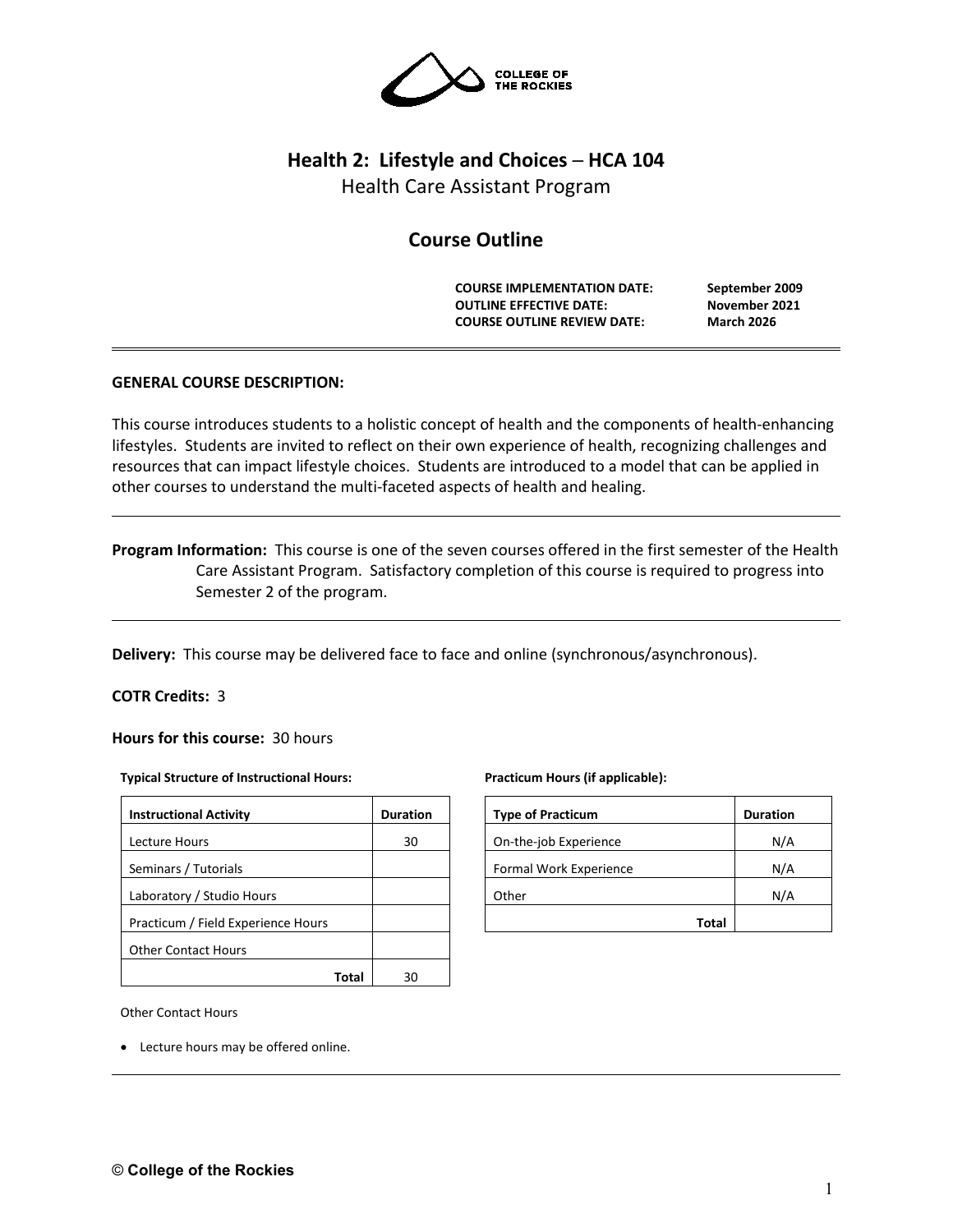Cheryl Mackie, RN, BN, MHScN

Signature

Heather Hepworth

Dean Signature

Dean of Health and Human Services

E-mail: [hepworth@cotr.bc.ca](mailto:hepworth@cotr.bc.ca)

#### **APPROVAL SIGNATURES:**

Department Head Sandi Hill E-mail: [shill@cotr.bc.ca](mailto:shill@cotr.bc.ca)

Department Head Signature

EDCO

Valid from: November 2021 – March 2026

Education Council Approval Date

#### **COURSE PREREQUISITES AND TRANSFER CREDIT:**

**Prerequisites:** None

**Corequisites:** HCA 101, 102, 103, 105, 106, 107

**Flexible Assessment (FA):**

Credit can be awarded for this course through FA  $\Box$  Yes  $\Box$  No

**Transfer Credit:** For transfer information within British Columbia, Alberta and other institutions, please visit [http://www.cotr.bc.ca/Transfer.](http://www.cotr.bc.ca/Transfer)

> Students should also contact an academic advisor at the institution where they want transfer credit.

**Prior Course Number:** N/A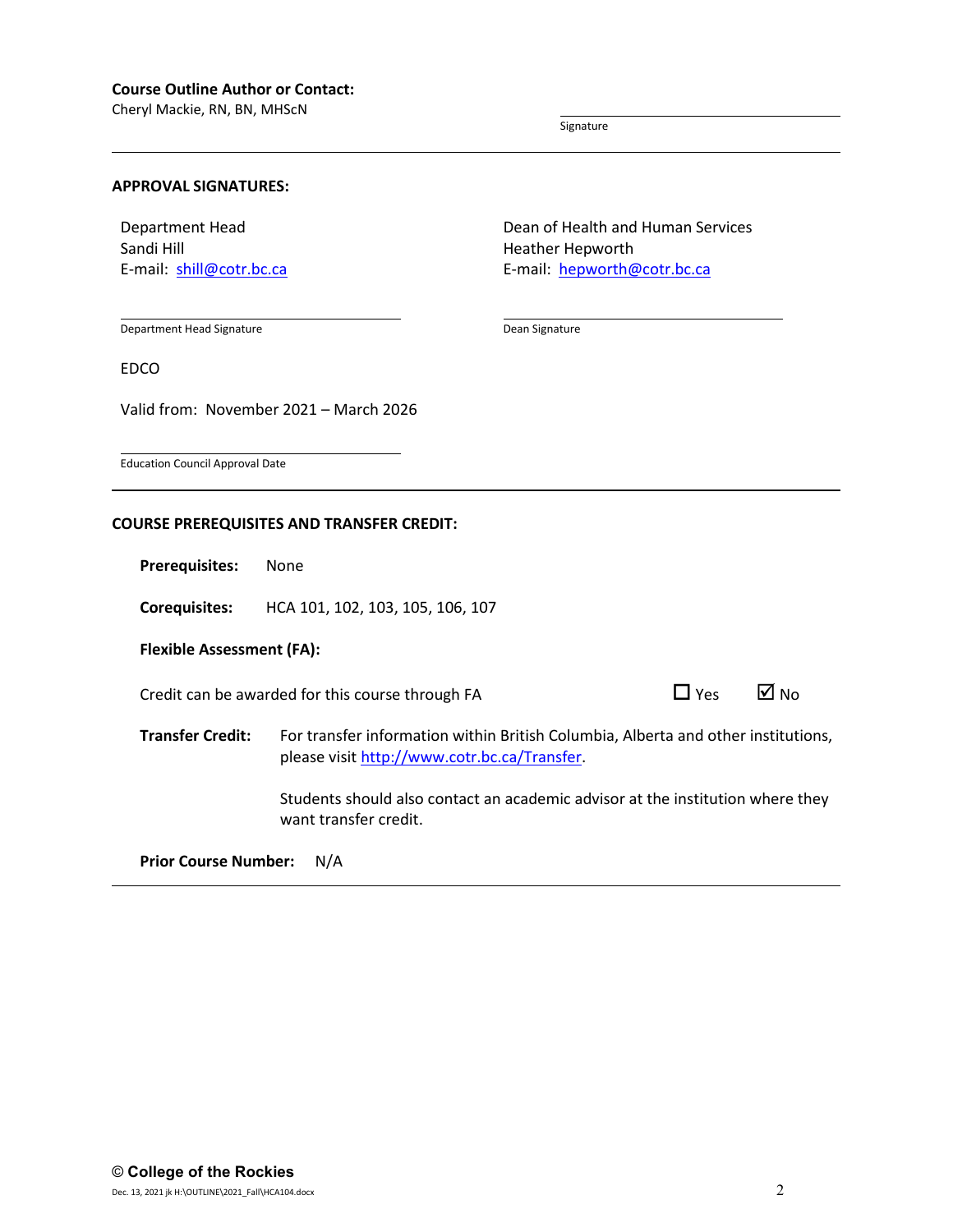# **Textbooks and Required Resources:**

Textbook selection varies by instructor and may change from year to year. At the Course Outline Effective Date the following textbooks were in use:

Sorrentino, S.A., Remmert, L. & Wilk M.J. (2018). *Mosby's Canadian Textbook for the Support Worker*. 4th Canadian Edition. Toronto, Canada: Elsevier.

Access to a computer for online and hybrid delivery

*Please see the instructor's syllabus or check COTR's online text calculator*  <http://go.cotr.bc.ca/tuition/tCalc.asp> *for a complete list of the currently required textbooks.*

# **LEARNING OUTCOMES:**

Upon the successful completion of this course, students will be able to

- discuss the interrelationship of physical, social, cognitive, emotional and spiritual dimensions and determinants of health;
- list and describe the determinants of health and how they impact health;
- display an understanding of how lifestyle choices and behaviours contribute to physical, emotional, social, cognitive and spiritual health;
- display an understanding of the complexity of the change process in relation to health promotion;
- recognize aspects of the HCA role which could lead to unhealthy stress; and
- discuss environmental influences on health.

#### **COURSE TOPICS:**

- Understanding Health
- Physical Components of Health
- Emotional Components of Health
- Cognitive Components of Health
- Social Components of Health
- Spiritual Components of Health
- Lifestyle Change

*See instructor's syllabus for the detailed outline of weekly readings, activities and assignments.*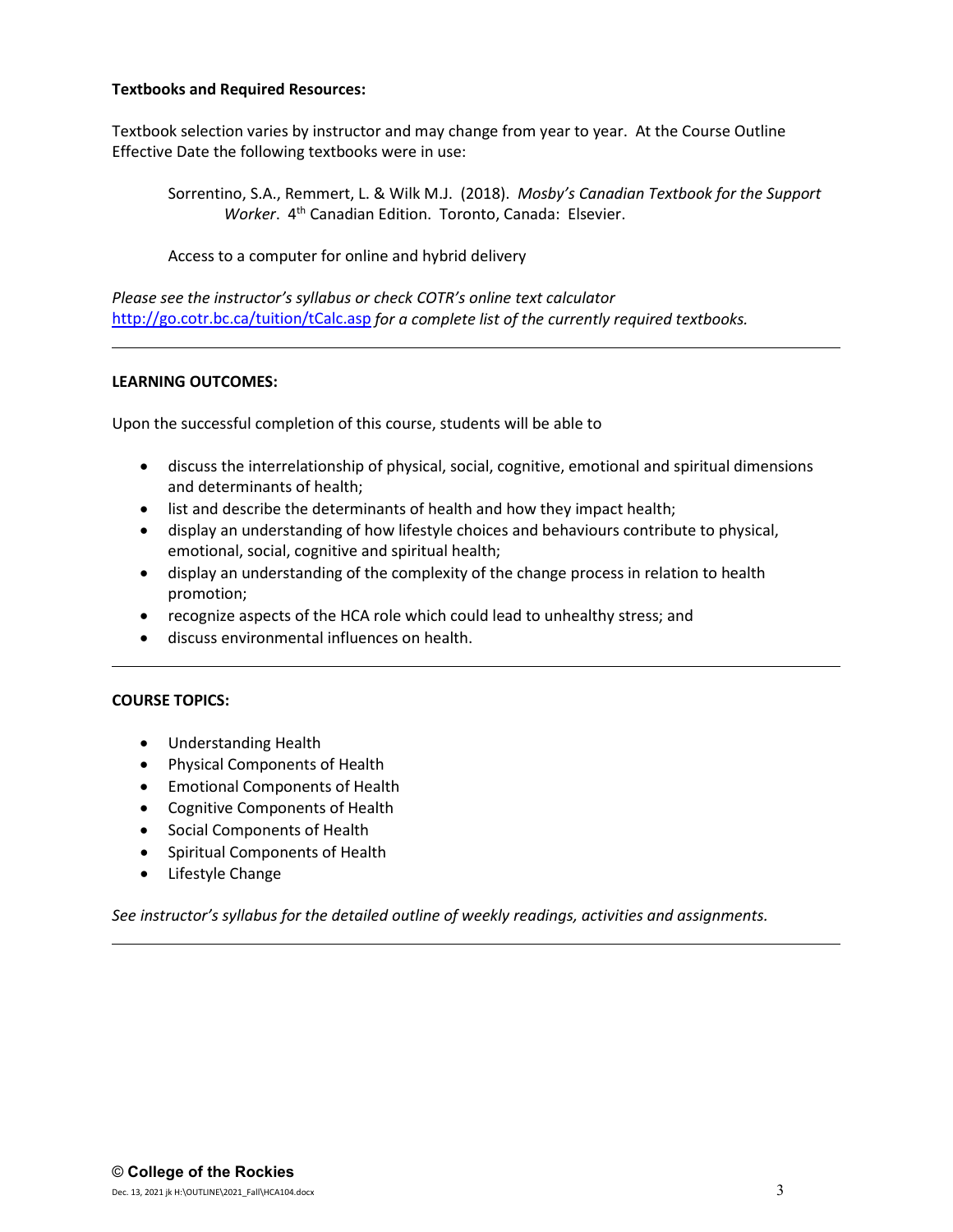# **EVALUATION AND ASSESSMENT Face-to-Face**

| <b>Assignments</b> | % Of Total Grade |  |  |
|--------------------|------------------|--|--|
| Assignments        | 70%              |  |  |
| Final Exam         | 30%              |  |  |
| Total              | 100%             |  |  |

#### **EVALUATION AND ASSESSMENT Online**

| <b>Assignments</b> | % Of Total Grade |  |  |
|--------------------|------------------|--|--|
| Assignment 1       | 30%              |  |  |
| Assignment 2       | 30%              |  |  |
| Assignment 3       | <u>40%</u>       |  |  |
| Total              | 100%             |  |  |

*Please see the instructor's syllabus for specific classroom policies related to this course, such as details of evaluation, penalties for late assignments and use of electronic aids.*

# **EXAM POLICY:**

Students must attend all required scheduled exams that make up a final grade at the appointed time and place.

Individual instructors may accommodate for illness or personal crisis. Additional accommodation will not be made unless a written request is sent to and approved by the appropriate Department Head prior to the scheduled exam.

Any student who misses a scheduled exam without approval will be given a grade of "0" for the exam.

### **COURSE GRADE:**

Course grades are assigned as follows:

| Grade                    | A+        |       | А-    | $B+$  |       | В-    |      |
|--------------------------|-----------|-------|-------|-------|-------|-------|------|
| <b>Mark</b><br>(Percent) | $\geq$ 95 | 94-90 | 89-85 | 84-80 | 79-75 | 74-70 | < 70 |

#### **ACADEMIC POLICIES:**

*See [www.cotr.bc.ca/policies](http://www.cotr.bc.ca/policies) for general college policies related to course activities, including grade appeals, cheating and plagiarism.*